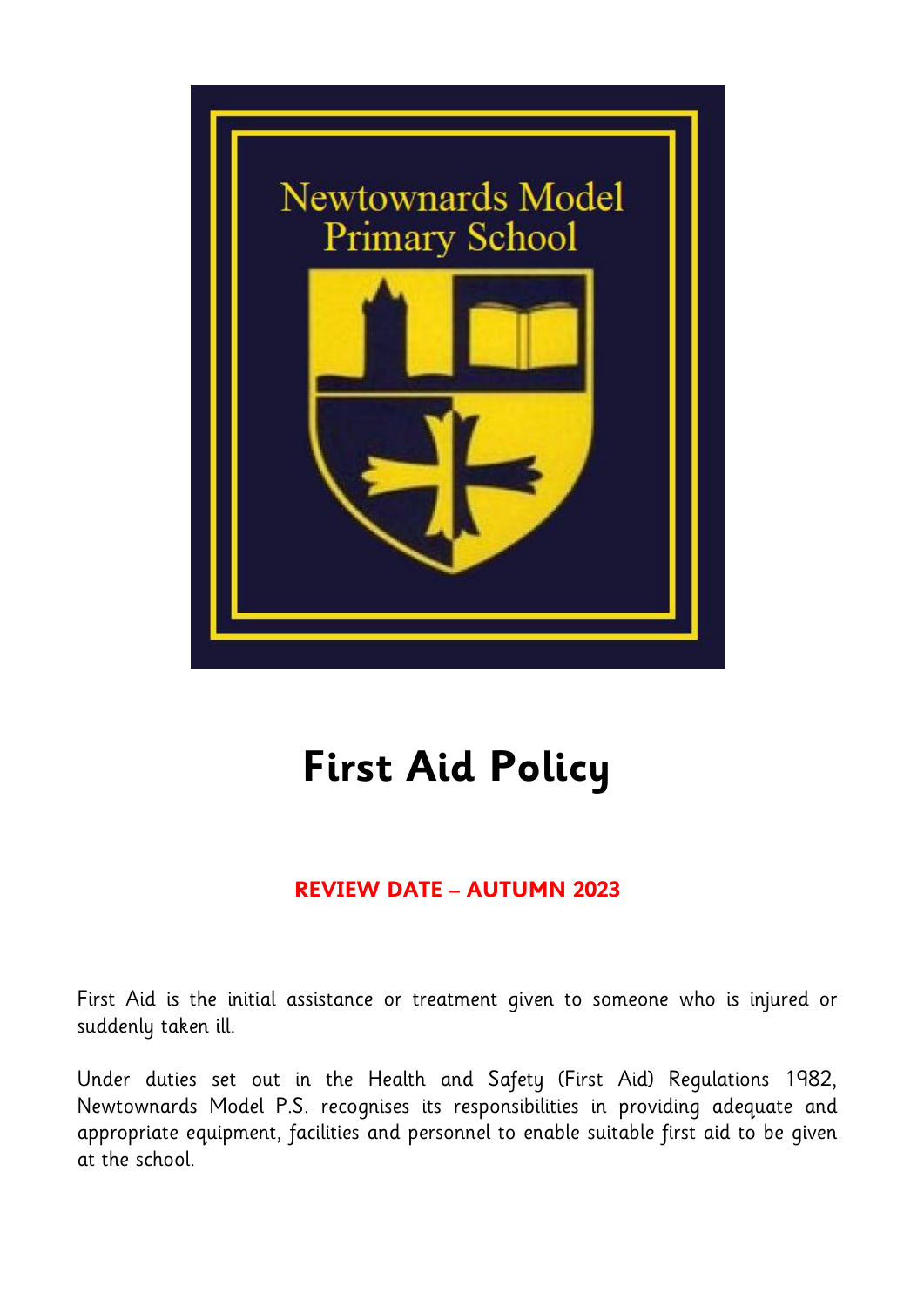## **STAFF**

The following staff are trained First Aiders:

Mr G Bennett (Designated First Aider) Mrs N McBride Ms K Fulton Mrs N Ferguson Mrs C Ringland

### **PROVISION**

First Aid Boxes can be found at the following location:

P1 McCulloch, P2 Ryan, P4 Watson, P6 Myles, P5 Lyttle, The Assembly Hall, the Caretaker's Store and The First Aid Room. A Fire Blanket and Burns Pack are available in the Staff Room.

Two Response Bags, with sufficient First Aid equipment to deal with multiple casualties are stored in the First Aid Room. When classes go on Education, Residential and Sporting activities, a Response Bag must be brought.

A defibrillator is kept in the First Aid room. (This is the room between the Principals' Office and the School Secretary's office)

Confidential medical information on each individual child will be available to the Staff, including names and contact information etc. on SIMS.net.

Children with acute medical conditions have completed Care Plans displayed in the Staff Room and in each child's classroom.

All staff are trained in the use of an Epipen. Medicines for individual children with Care Plans are stored in the First Aid Room in marked containers. An Epipen is also available in the child's classroom and the First Aid room.

Staff should take cognisance of the Code of Conduct for Employees and the advice about self protection, when administering First Aid. Staff should be conscious of Child Protection issues, bearing in mind the gender, age and intimacy of any first aid applied.

The Administration of Medicines Policy will be applied in circumstances where requests are made for prescribed medicines to be administered during school hours. In normal circumstances no other medicines should be brought into school by a pupil.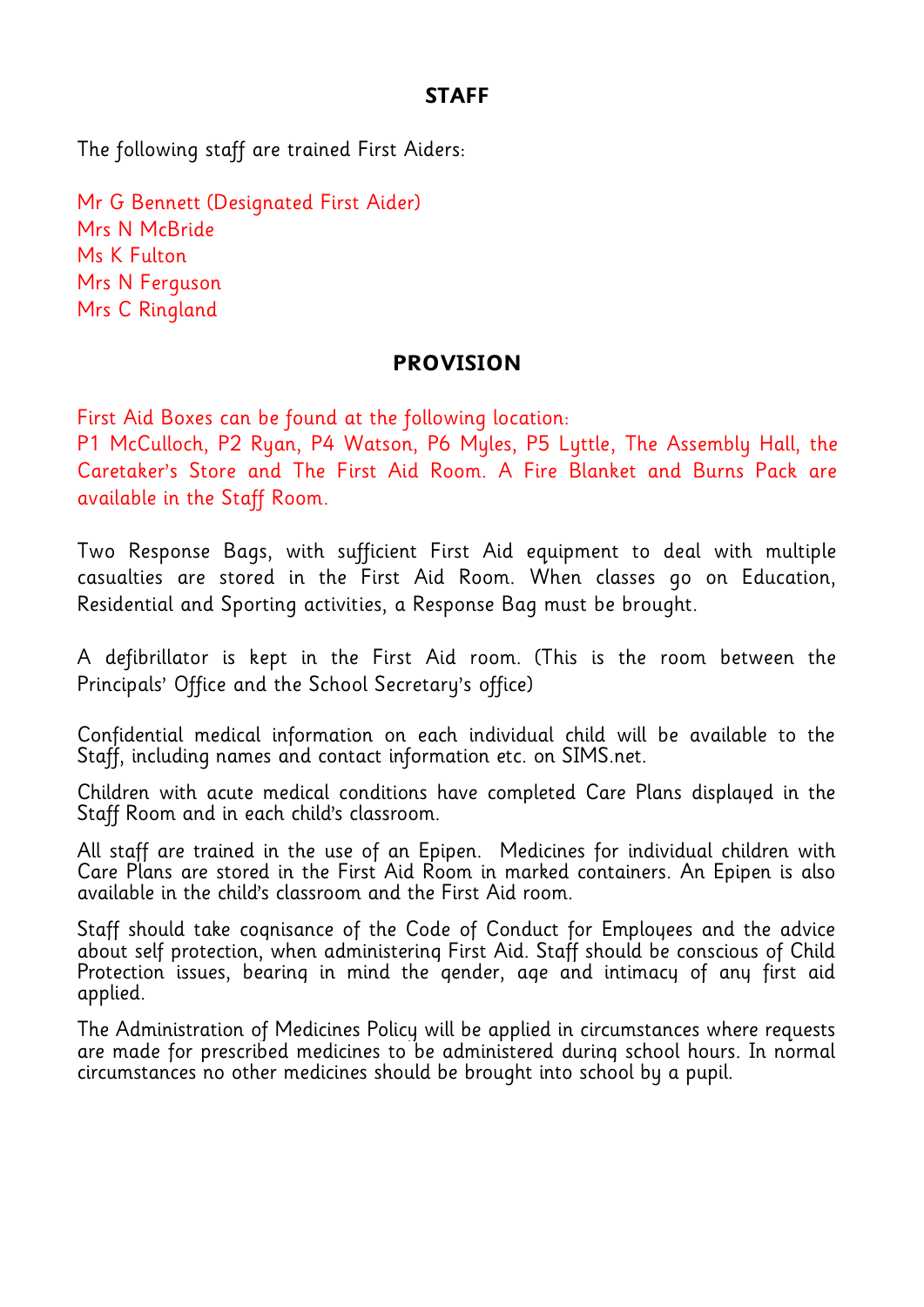## **PROCEDURE** (INJURY)

Most First-Aid in a Primary School usually deals with minor bumps and bruises and is dealt with by the most convenient First Aider.

Should a more serious injury occur, the Designated First Aider should take charge, but if unavailable, then one of the trained, listed First Aiders should decide upon appropriate action. The First Aider will assess the injury and decide whether the parent should be contacted and if so; the injured child will be kept comfortable and will be monitored closely until the parent arrives.

If the situation requires an ambulance to be called, parents will be contacted immediately and if parents are unable to travel in the ambulance then a member of staff will accompany the injured child. The school's responsibility ceases as the child is entrusted to the care of the NHS ambulance personnel. A member of school staff cannot give permission for any treatment at A&E; the Accident and Emergency staff will have to decide over questions concerning blood transfusions, haemophilia etc.

The Principal and other relevant members of staff should consider whether the accident or incident highlights any actual or potential weaknesses in the school's policies or procedures, and act accordingly, making suitable adjustments where necessary.

## **RECORDING**

**Injuries should be recorded in the Injury Register, which can be found in the Secretary's Office. It is vital that the person to whom an injury is initially reported, or the person who witnesses the injury, completes the Injury Register. The First Aider who administers First Aid, or the person who contacts the child's parent may need to complete relevant sections of the Injury Register, but overall responsibility for completion of the recording lies with the person to whom the injury is initially reported or who witnessed the injury (or their stead).**

The Injury Register and any document relating to injury/accident or the application of Intimate Care must be filled in accurately and with diligence, as these are all discoverable documents and may be used in evidence at a future date in legal proceedings. Failure to complete a necessary document relating to the above is not acceptable.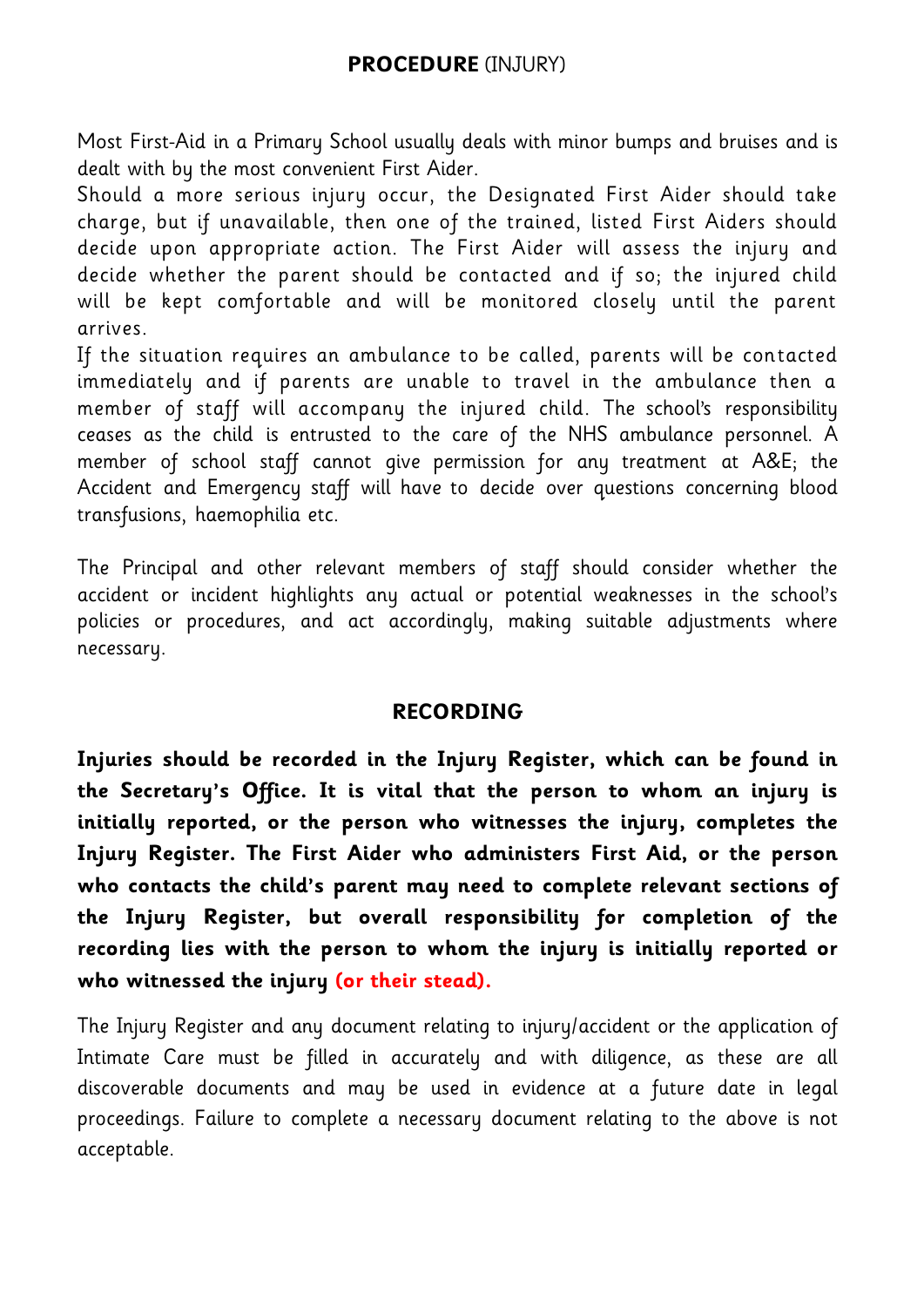# **EDUCATION AUTHORITY ACCIDENT FORM**

An Education Authority Accident Form, found in the Secretary's Office may need to be completed and if so, should be completed by the adult who witnessed the injury or to whom an injury was initially reported. If you are unsure as to whether an Accident Form should be completed, please consult the Principal or V.P. If a child is injured and you have concerns about the severity of the injury again, please contact the Principal or V.P.

Head injuries where there are signs of concussion and serious joint injuries should be reported immediately to parents. In the case of head injuries, the person phoning the parent should ascertain as much information as possible before the phone call and relay as much information as possible to the parent. If there is any doubt regarding the seriousness of the injury, please consult the Principal or V.P.

## **REPORTING**

Each separate injury is reported in the Injury Register on a tear-off carbonised strip. The tear –off strip should be placed in the child's schoolbag. It is the responsibility of the person who witnesses the injury or to whom the injury is initially reported, to ensure that the slip is placed in the child's schoolbag, to alert the child's parents that their child received an injury in school.

Should an accident occur off site, the incident should be recorded at that location following their procedures and again on return to school in the Accident Book or using an Accident Form.

Parents will be informed of minor injuries using a simple generic message proforma which will be dated and placed in the child's schoolbag. Teachers of P1-3 children will also make every effort to communicate verbally with the child's parent/carer during collection at the end of the school day.

### **PROCEDURE**

An incident of illness will be treated as per injury procedure. If a child is feeling unwell then they will be monitored closely in class until a decision can be reasonably made as to whether they are able to remain in school. If a child is feeling unwell and is deemed too sick to remain in school, then the child will be made as comfortable as possible and kept under close supervision. The child's parents will be contacted so that they can collect their child. If there is concern about a serious illness, then the Designated First Aider will decide if an ambulance is required.

From this point on, the provisions of the Public Health Agency Guidance on Infection Control in Schools and other Childcare Settings will govern the child's return to school if applicable.